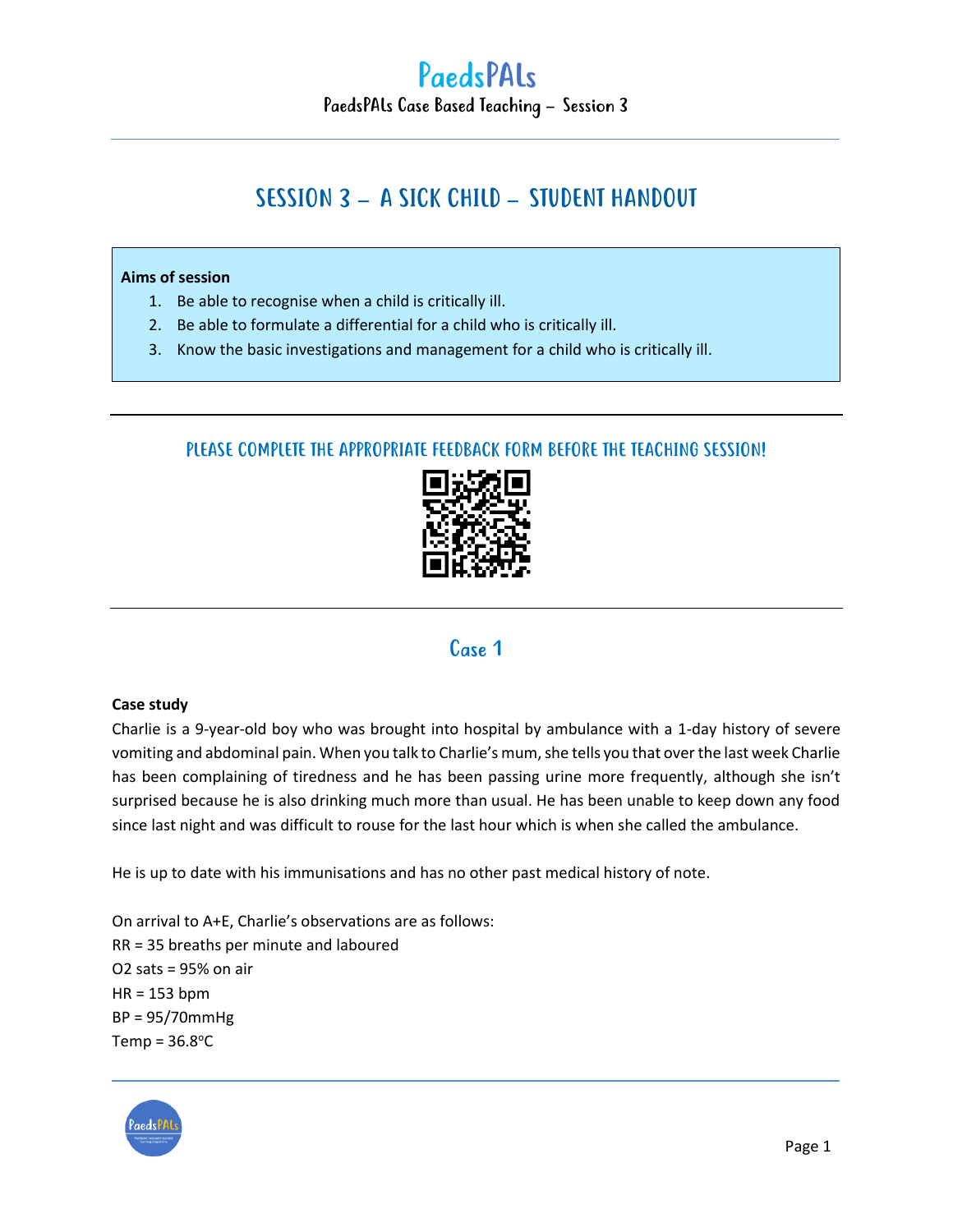GCS = 13, unable to form meaningful sentences and will only open eyes briefly when asked

#### **Discussion**

What are the red flags seen in this case? What are the top 3 differentials and what is the most likely diagnosis in this case? What examinations/investigations are important in this child? How would you manage the child acutely? What complications would you be worried about in this child?

### Case 2

#### **Case study**

Penelope is a 3-year-old girl who presents to ED with a fever and vomiting. Her mum reports that she has been feeling unwell since yesterday and was not as active as she usually is, and has deteriorated rapidly during the morning. She has not drunk at all since this morning, and has also not had any wet nappies since this morning.

She was born at term via a normal vaginal delivery. She has no other past medical history of note.

On examination, Penelope is alert but very agitated, and the mum appears very worried. You notice a petechial rash. The nurse provides you with the following observations:

 $Temp = 39.7$ °C BP = 92/65mmHg HR = 168 bpm RR = 28 breaths per minute O2 sats = 95% on air

#### **Discussion**

What are the red flags seen in this case? What are the top 3 differentials and what is the most likely diagnosis in this case? What further examinations/investigations are important in this child? How would you manage the child acutely?

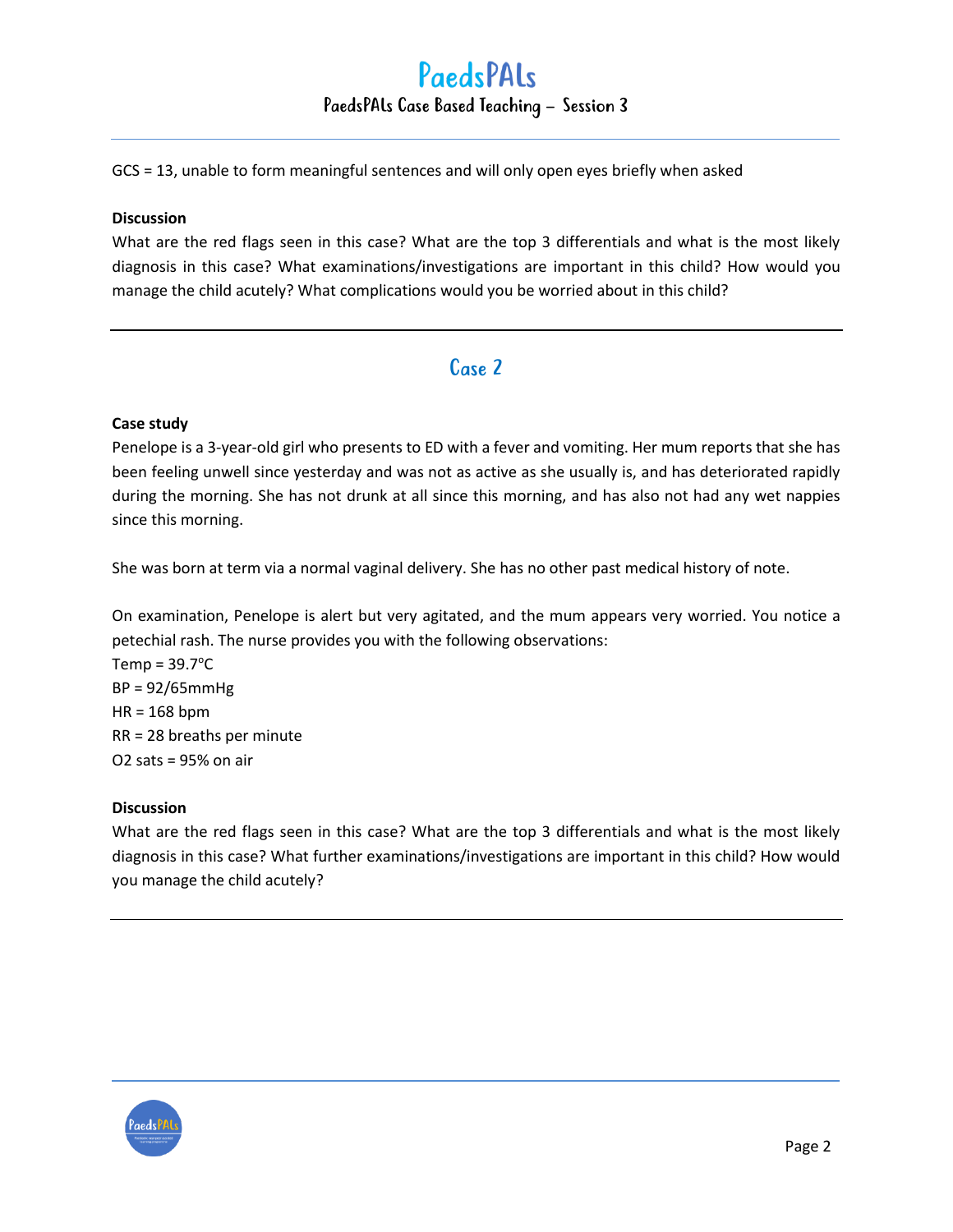## PaedsPALs PaedsPALs Case Based Teaching – Session 3

## Case 3

#### **Case study**

Katie is a 9-month-old infant who is brought to ED by her father following a seizure. The seizure happened at noon and lasted 5 minutes. The father reports that all her limbs were shaking and was unresponsive during the seizure. She has been ill for the last 2 days with a runny nose and cough. She has been eating and drinking well. She has had only 1 wet nappy in the morning. Her dad gave her calpol yesterday because she felt warm.

She was born at term via a spontaneous vaginal delivery. There is no past medical history or family history of any neurological disease. She is developing and growing well.

On examination, she was active and alert, but crying. The nurse provides with the following observations:  $Temp = 38.9^{\circ}C$ BP = 86/57mmHg

HR = 152 bpm RR = 32 breaths per minute O2 sats = 99% on air

#### **Discussion**

What are the red flags seen in this case? What are the top 3 differentials and what is the most likely diagnosis in this case? What further examinations/investigations are important in this child? How would you manage the child acutely? How should the father be counselled about how to manage the child if this re-occurs?

### PLEASE COMPLETE THE APPROPRIATE FEEDBACK FORM AFTER THE TEACHING SESSION!



#### **Normal ranges for vitals**